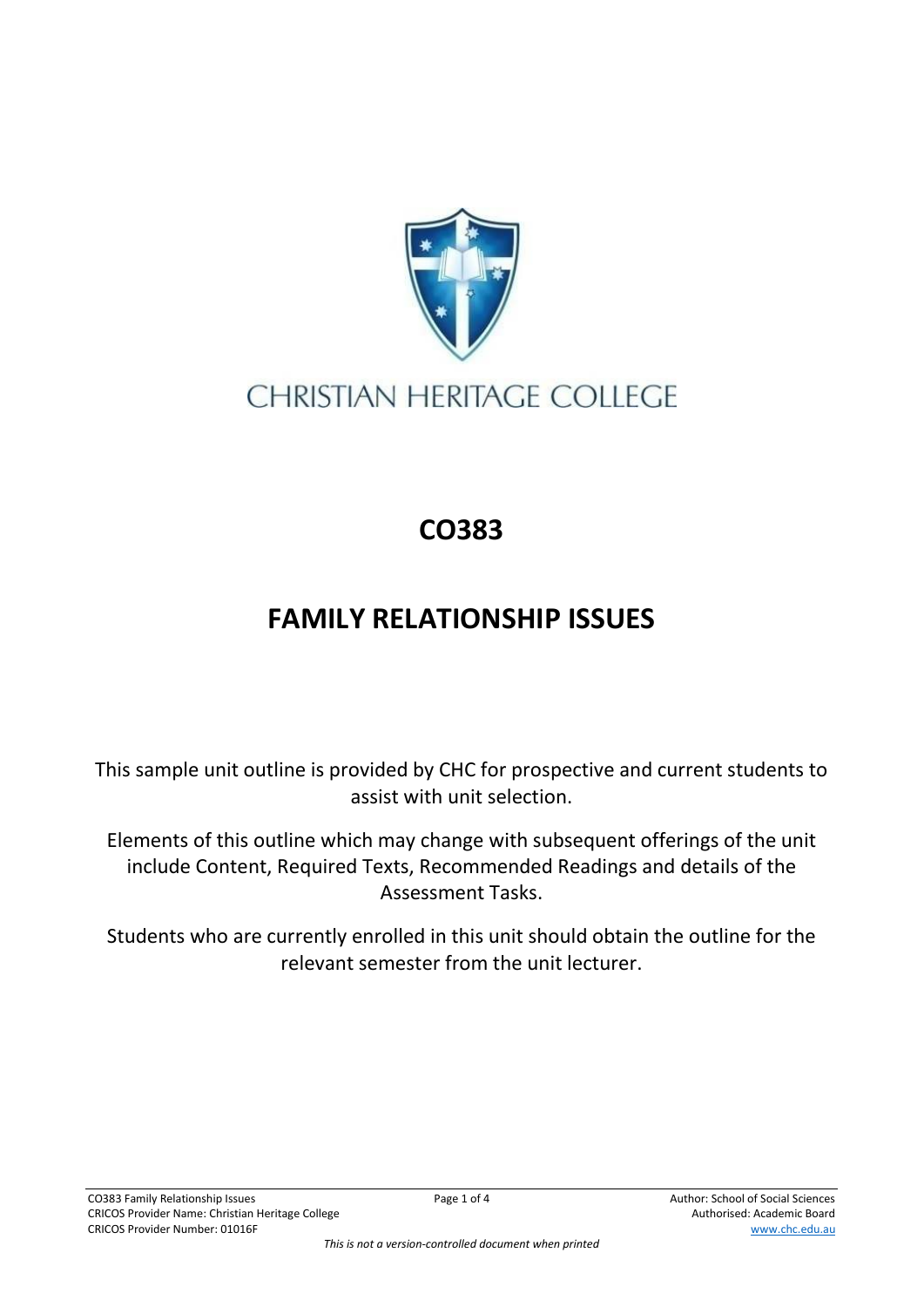| Unit code                                        | CO383                                                                                                                                                                                                                                                                                                                                                                                                                                                                         |
|--------------------------------------------------|-------------------------------------------------------------------------------------------------------------------------------------------------------------------------------------------------------------------------------------------------------------------------------------------------------------------------------------------------------------------------------------------------------------------------------------------------------------------------------|
| Unit name                                        | Family Relationship Issues                                                                                                                                                                                                                                                                                                                                                                                                                                                    |
| <b>Associated higher</b><br>education awards     | <b>Bachelor of Counselling</b>                                                                                                                                                                                                                                                                                                                                                                                                                                                |
| <b>Duration</b>                                  | One semester                                                                                                                                                                                                                                                                                                                                                                                                                                                                  |
| Level                                            | Advanced                                                                                                                                                                                                                                                                                                                                                                                                                                                                      |
| Core/elective                                    | Elective                                                                                                                                                                                                                                                                                                                                                                                                                                                                      |
| Weighting                                        | Unit credit points:<br>10<br>Course credit points:<br>240                                                                                                                                                                                                                                                                                                                                                                                                                     |
| Delivery mode                                    | Face-to-face on site<br>External                                                                                                                                                                                                                                                                                                                                                                                                                                              |
| <b>Student workload</b>                          | Face-to-face on site<br>Contact hours<br>35 hours<br>§5 hoùrs<br>Reading, study and preparation<br>60\hours<br>Assignment preparation<br><b>TOTAL</b><br>150 hours<br>External<br>Engagement with study materials<br>90 hours<br>Assignment preparation<br>60 hours<br><b>TOTAL</b><br>150 hours                                                                                                                                                                              |
|                                                  | Students requiring additional English language support are expected to undertake an<br>additional one hout per week.                                                                                                                                                                                                                                                                                                                                                          |
| Prerequisites/<br>co-requisites/<br>restrictions | Prerequisites<br>60 credit points of Introductory Social Sciences units including<br>SO110 The Person of the Practitioner<br>SO112 Introduction to Human Behaviour<br>SO114 Foundational Interpersonal Skills<br>Pre or Corequisite<br>CO220 Qevelopment Through the Lifespan                                                                                                                                                                                                 |
| <b>Rationale</b>                                 | Much of counselling work focuses on the person in relationship, especially in regards to family<br>relationships as a primary relational context. Those in people-helping professions, therefore,<br>must have an understanding of the theories and skills that underpin relationship counselling,<br>as well as the kinds of issues that couples and families may face and seek help with.                                                                                   |
|                                                  | This unit focuses specifically on relational issues that people commonly face at different stages<br>of their life span within a family context. It provides a broad overview of a range of family<br>relationship issues which may be the focus of counselling for many people. Opportunity is also<br>given for a preliminary consideration of counselling responses that may prove effective when<br>counselling couples and families experiencing specific areas of need. |
|                                                  | The unit also provides opportunities for reflection on family relationships and issues in a<br>counselling context from a Christian perspective.                                                                                                                                                                                                                                                                                                                              |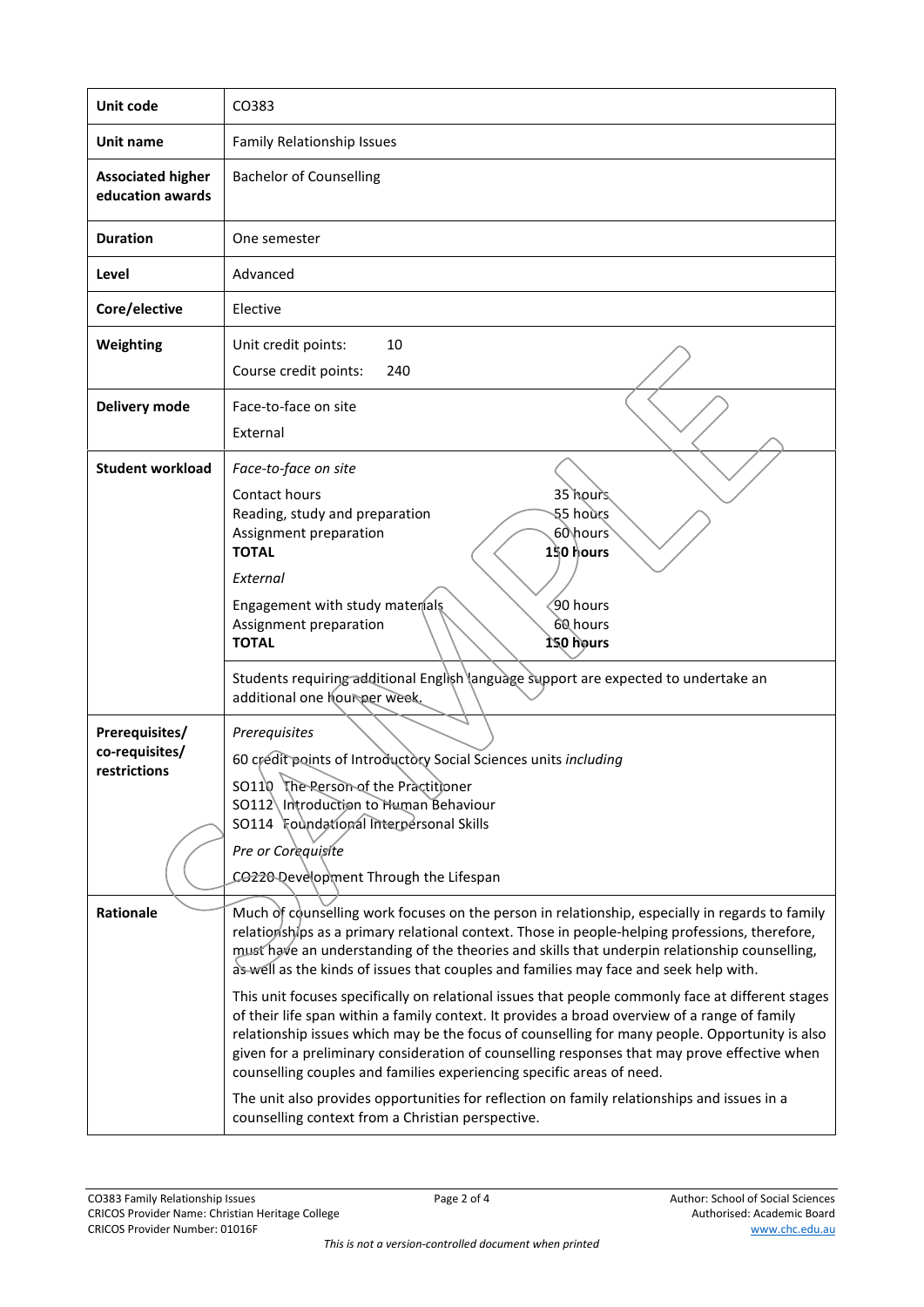| <b>Prescribed text(s)</b>                  | Noller, P. & Karantzas. (Eds.). (2012). The Wiley-Blackwell handbook of couples and family<br>relationships. Chichester, UK: Blackwell.                                                                                                                                   |
|--------------------------------------------|---------------------------------------------------------------------------------------------------------------------------------------------------------------------------------------------------------------------------------------------------------------------------|
| Recommended<br>readings                    | <b>Books</b>                                                                                                                                                                                                                                                              |
|                                            | Anderson, S. A., & Sabatelli, R. M. (2011). Family interaction: A multigenerational<br>developmental perspective (5th ed.). Boston, MA: Allyn & Bacon.                                                                                                                    |
|                                            | Balswick, J. K., & Balswick, J. O. (2007). The family: A Christian perspective on the<br>contemporary home (3rd ed.). Grand Rapids, MI: Baker. <sup>1</sup>                                                                                                               |
|                                            | Carr, A. (2012). Family therapy: Concepts, process and practice (3rd ed.). West Sussex, UK:<br>Wiley.                                                                                                                                                                     |
|                                            | Caselman, T. & Hill, K. (2014). Working therapeutically with families: Creative activities for<br>diverse family structures.                                                                                                                                              |
|                                            | McGoldrick, M. (2011). Genogram journey: Reconnecting with your family.                                                                                                                                                                                                   |
|                                            | Nichols, M. P, & Davis, S. (2017). Family therapy: Concepts and methods (11th'ed.). Needham<br>Heights, MA: Pearson Education Company.                                                                                                                                    |
|                                            | Rasheed, J., Rasheed, M., & Marley, J. (2011). Family therapy: Models and techniques/Los<br>Angeles, CA: Sage.                                                                                                                                                            |
|                                            | Vangelisti, A. L. (2013). The Routledge handbook of family communication (2nd ed.). New York,<br>NY: Routledge.                                                                                                                                                           |
|                                            | <b>Journals</b><br>Australian and New Zealand Journal of Family Therapy                                                                                                                                                                                                   |
|                                            | Family Relations Journal of Marriage and the Family                                                                                                                                                                                                                       |
|                                            | The Family Journal                                                                                                                                                                                                                                                        |
|                                            | In addition to the resources above, students should have access to a Bible, preferably a<br>modern translation such as The Holy Bible: The New International Version 2011 (NIV 2011) or<br>The Holy Bible: New King James Version (NKJV).                                 |
|                                            | These and other translations may be accessed free on-line at http://www.biblegateway.com.<br>The Bible app from LifeChurch.tv is also available free for smart phones and tablet devices.                                                                                 |
| <b>Specialist resource</b><br>requirements | Nil                                                                                                                                                                                                                                                                       |
| Content                                    | 1. Theological perspectives on family and relationships<br>2. The contemporary family; family diversity<br>3. Models of family functioning<br>4. Family life cycle development theory<br>5. Basic skills and techniques for working with families<br>6. Managing conflict |
|                                            | Family life- Gender and sexuality; Parenting; Midlife and aging; Violence and abuse<br>8. Family breakdown<br>9. Sociological and multicultural perspectives on the family<br>10. Ethical, legal and Christian worldview issues for working with families                 |

<sup>&</sup>lt;sup>1</sup> Seminal text.